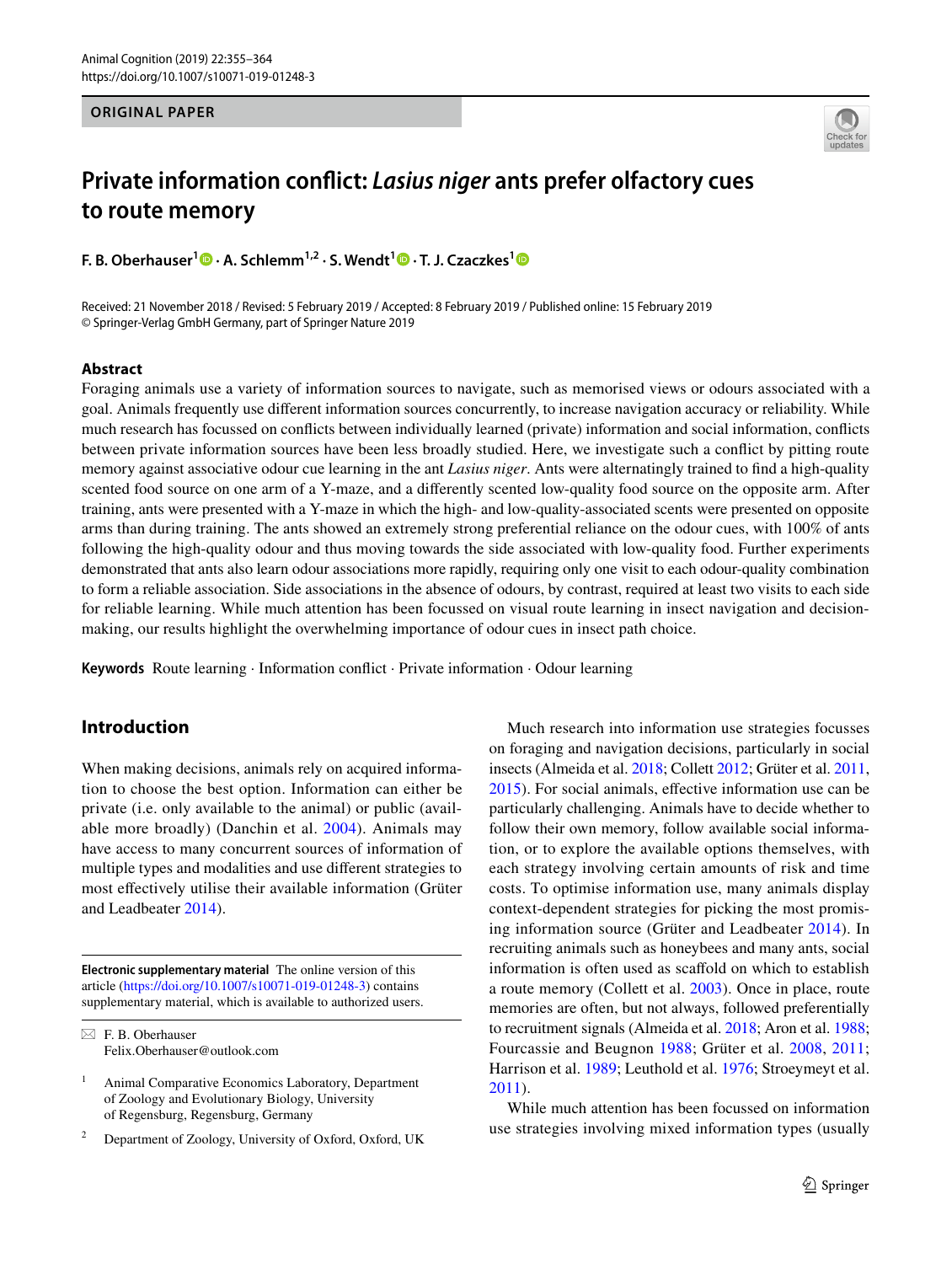private memories and social information) (Coolen et al. [2003;](#page-8-9) Grüter et al. [2008,](#page-8-7) [2011](#page-8-3); Kendal et al. [2005;](#page-9-2) Middleton et al. [2018](#page-9-3); Smolla et al. [2016](#page-9-4); Webster and Laland [2008](#page-9-5)), animals often have access to multiple relevant information sources of the same type, which may concur or conflict. Indeed, private information may also encompass all the features of information use described above, such as the use of context-dependent strategies and synergistic or additive use of composite or separate information sources, as also found in multimodal communication (see Partan and Marler [2005](#page-9-6)). However, conflicts between different private information types have been mostly studied in the context of route learning in desert ants (Collett [2012](#page-8-2); Legge et al. [2014](#page-9-7); Wystrach et al. [2015\)](#page-9-8).

During route memory acquisition, ants incorporate various modalities to aid their navigation (for an overview see Knaden and Graham [2016](#page-9-9)), depending on the ecology and species. These are, amongst others, visual cues (optic flow, landmarks, panoramas; Collett et al. [2003;](#page-8-5) Esch et al. [2001](#page-8-10); Graham and Cheng [2009;](#page-8-11) Wystrach et al. [2011](#page-9-10)), internal cues (e.g. step integrator; Wittlinger et al. [2006\)](#page-9-11) or other sensorimotor cues (e.g. Macquart et al. [2008](#page-9-12)) or chemical cues (trail pheromones, odours; Czaczkes et al. [2015;](#page-8-12) Steck [2012](#page-9-13)). Given the amount of different information sources, it is reasonable to assume that animals are occasionally confronted with contradicting cues while foraging. Most of the studies investigating such contradicting cues did so by conflicting visual navigation cues and path integration (the use of monitored distance and direction to calculate a homing vector (Collett and Collett [2000](#page-8-13)) in desert ants which navigate in the absence of trail pheromones (Collett [2012\)](#page-8-2). It was found that ants confronted with conflicting information from visual cues and path integration integrate both information sources to form a 'mean' vector, at the price of systematic navigation errors (Collett [2012\)](#page-8-2). This indicates additive, not exclusive, use of memorised cues.

In terms of chemical cues, ants may rely, apart from pheromones, on the so-called olfactory landmarks (see Steck [2012](#page-9-13) for an overview). The importance of odours in foraging by *Cataglyphis* has been repeatedly demonstrated and odour cues seem to constitute an easily overlooked factor driving foraging behaviour (Buehlmann et al. [2013,](#page-7-2) [2015](#page-7-3); Steck et al. [2011](#page-9-14); Steck [2012;](#page-9-13) Wolf and Wehner [2005\)](#page-9-15), also in species in which trail pheromones are not important. The ants' strong reliance on odours is also reflected in their proportionally large antennal lobes and lip region of the mushroom bodies (Gronenberg [1999](#page-8-14); Gronenberg and López-Riquelme [2004](#page-8-15)), which are brain areas heavily involved in odour identification and learning (Heisenberg [2003;](#page-8-16) Søvik et al. [2015\)](#page-9-16). This suggests both high discriminative abilities between odours and their ecological importance for ants. Indeed, studies investigating discriminative capabilities in *Camponotus* ants using Y-mazes found that they can reliably learn to distinguish different odours (Dupuy et al. [2006\)](#page-8-17) and also memorise an odour-food association for at least 72 h (Josens et al. [2009](#page-8-18)). Furthermore, ants can also learn to associate odours with aversive stimuli such as heat (Desmedt et al. [2017\)](#page-8-19), highlighting their general availability for learning in ants.

Unlike desert ants, which forage on unpredictably located insect carcasses, many ants, such as our study species *Lasius niger*, derive most of their energy from honeydew provided by cultivated aphids (Flatt and Weisser [2000\)](#page-8-20). Such aphid colonies constitute a semi-permanent food source favouring pheromone trails. Foraging *L. niger* ants rely both on pheromone and visual cues to guide themselves, with decreasing importance of pheromone in experienced individuals (Czaczkes et al. [2013](#page-8-21), [2015;](#page-8-12) Devigne and Detrain [2002](#page-8-22); Evison et al. [2008](#page-8-23); Grüter et al. [2011](#page-8-3)). While odour as well as visual cues are ecologically important for their route memory acquisition, other information sources may also play an important role in route learning and navigation, such as path integration (Collett and Collett [2000\)](#page-8-13) and sensorimotor sequence learning (Macquart et al. [2008](#page-9-12)). While we are not aware of any demonstrations of such information use in *L. niger*, it is notable that *L. niger* foragers fail to learn the location of a food source after one visit in total darkness (Jones et al. [2018\)](#page-8-24), while in a lit environment they do so readily (Oberhauser et al. [2018](#page-9-17)). This implies that sensorimotor learning is not well developed in this species, and that if path integration occurs, it requires vision for orientation.

The aim of this study was to investigate how foraging ants react to a conflict between two memory-based private information sources: route memory and associatively learned olfactory cues. We first characterised route learning and odour association learning abilities in the ants and then conflicted the two sources.

### **Materials and methods**

### **Collection and rearing of colonies**

Colonies of the black garden ant *L. niger* were collected on the campus of the University of Regensburg and kept in plastic foraging boxes with a layer of plaster of Paris on the bottom. Each box contained a circular plaster nest (14 cm diameter, 2 cm high). The collected colonies were queenless and consisted of ~ 2000 workers. Queenless colonies forage and lay pheromone trails, and are frequently used in foraging experiments (Devigne and Detrain [2002;](#page-8-22) Dussutour et al. [2005;](#page-8-25) Grüter et al. [2015\)](#page-8-4). All colonies were kept in a 12:12 day/night cycle and were provided with ad libitum water and 0.5 M sucrose solution. The colonies were deprived of food for 4 days prior to each trial. In total, 22 colonies were tested, with at least six different colonies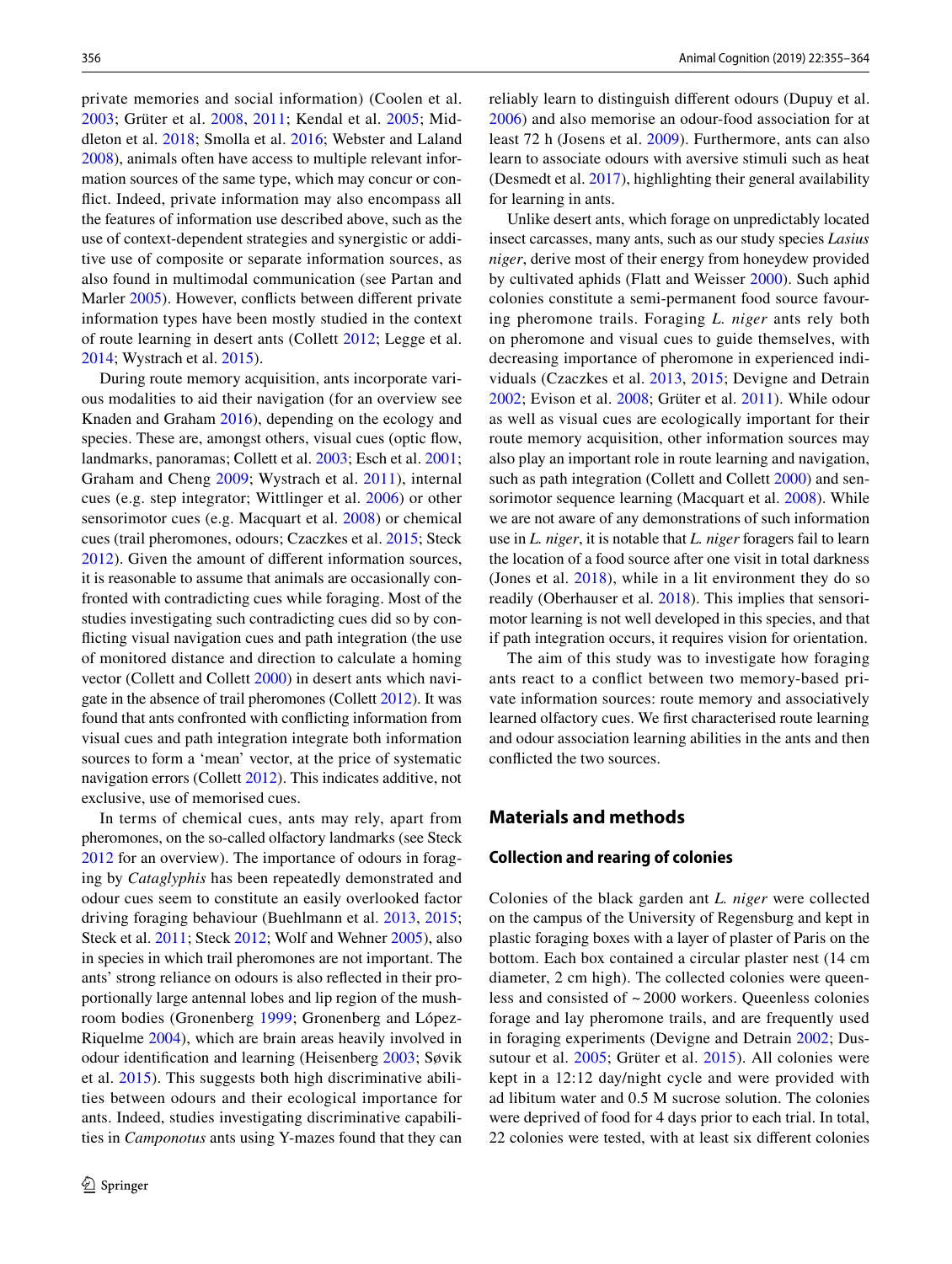tested per experiment except for the 'side moderate' experiment (see below), where 4 colonies were tested. All tested ants were permanently removed from the colony to prevent pseudo-replication.

### **Sucrose reward and usage of essential oils**

Either 1.5 M or 0.25 M sucrose solutions (Merck KGaA, Darmstadt, Germany) were used as reward during training. In experiments using odours (experiments 1, 4, 6 and 7), the sucrose solutions were flavoured by adding 0.005% rosemary or lemon essential oil (Seeger, Springe, Germany) by volume. Previous studies have shown that *L. niger* workers show no preference for either rosemary or lemon essential oil flavoured sucrose solutions (Oberhauser and Czaczkes [2018](#page-9-18)). Paper runways were impregnated with rosemary or lemon scent by keeping runways in an enclosed box containing 100 µl of the corresponding essential oil on filter paper for  $> 2$  h. Essential oil was used to ensure that the ants could perceive and discriminate the smell due to the various components included.

### **Setup and experimental procedure**

During training, we provided either 1.5 M sucrose or 0.25 M sucrose droplets  $(-20 \mu l)$  which were replaced each visit and greatly surpassed *Lasius niger*'s crop capacity (<2 µl, Mailleux et al. [2000\)](#page-9-19). The droplets were placed on acetate sheets located at the end of either a straight runway (experiments 1 and 4, see Fig. [1](#page-3-0)) or at the end of a Y-maze (experiments 2, 3, 5–7, see Fig. [1\)](#page-3-0), covered with disposable paper overlays. The straight runway was 1 cm wide and 20 cm long while the Y-maze had 1 cm wide and 10 cm long stem and arms and was tapered to 2 mm at the bifurcation point. Up to five ants were allowed onto the setup simultaneously using a bridge. The first ant to reach the sucrose solution was marked with acrylic paint and all other ants were returned to the nest. From this point on, only the marked ant was selectively allowed to move onto the setup and back to the nest on its own using the bridge. Each visit, the paper overlays were replaced with a fresh overlay, to remove any pheromone or cuticular hydrocarbons deposited on the path. Depending on the experiment, the ant then underwent one of the following training conditions (see below, Fig. [1](#page-3-0)) before a test was conducted (see "[Test phase](#page-4-0)" below, Fig. [1](#page-3-0)). Y-maze setup and training methods follow Czaczkes ([2018\)](#page-8-26).

### **Odour and side learning capabilities**

The first experiments investigated if and how fast *L. niger* can be differentially conditioned to two odours and how fast they can form route memories to a Y-maze side associated with high-quality reward.

#### **Experiment 1: odour training (Fig. [1a](#page-3-0))**

The aim of this experiment was to teach ants two odourreward quality associations, i.e. to perform differential conditioning. Ants made eight training visits and encountered either a 0.25 M or a 1.5 M sucrose solution droplet on alternating visits at the end of a 20 cm long straight runway covered by a scented paper overlay. On each visit, the runway paper overlay was scented and the sucrose solution flavoured with either rosemary or lemon essential oil, with the same odour always leading to the highquality reward. Sucrose droplets and paper overlays were exchanged between visits to prevent guidance by trail pheromone. The odours associated with high- and lowquality rewards were balanced between ants. After training, the odour preference of the ants was tested (see "[Test](#page-4-0) [phase"](#page-4-0) section below).

#### **Experiment 2: side training (Fig. [1](#page-3-0)b)**

The aim of this experiment was to teach ants that one arm of a Y-maze offered high-quality reward, and the other arm low-quality reward. Ants were presented on alternating visits with a Y-maze covered with unscented paper overlays in which only one arm was present at a time. On one side, lowquality (0.25M) sucrose solution was provided at the end of the Y-maze arm, whereas high-quality (1.5 M) solution was provided on the other side. Ants made eight alternating training visits in total—four to the high-quality side, and four to the low-quality side. Ants always encountered the 0.25 M feeder first. The side of each solution was kept constant during the training (for instance high-quality always on the right arm), but was balanced between ants. Paper overlays of the arms were exchanged between visits. After training, the side preference of the ants was tested (see "[Test](#page-4-0) [phase](#page-4-0)" section below).

### **Reduced training visits**

To investigate the speed of memory acquisition, we conducted weakened forms of the training carried out in experiments 1 and 2 by reducing the overall training visits to each odour/reward or side/reward configuration.

### **Experiment 3: moderate side training (Fig. [1](#page-3-0)b)**

As in experiment 2, ants were trained to associate a Y-maze side with a reward. In this experiment, however, ants conducted four instead of eight training visits—two to each quality side.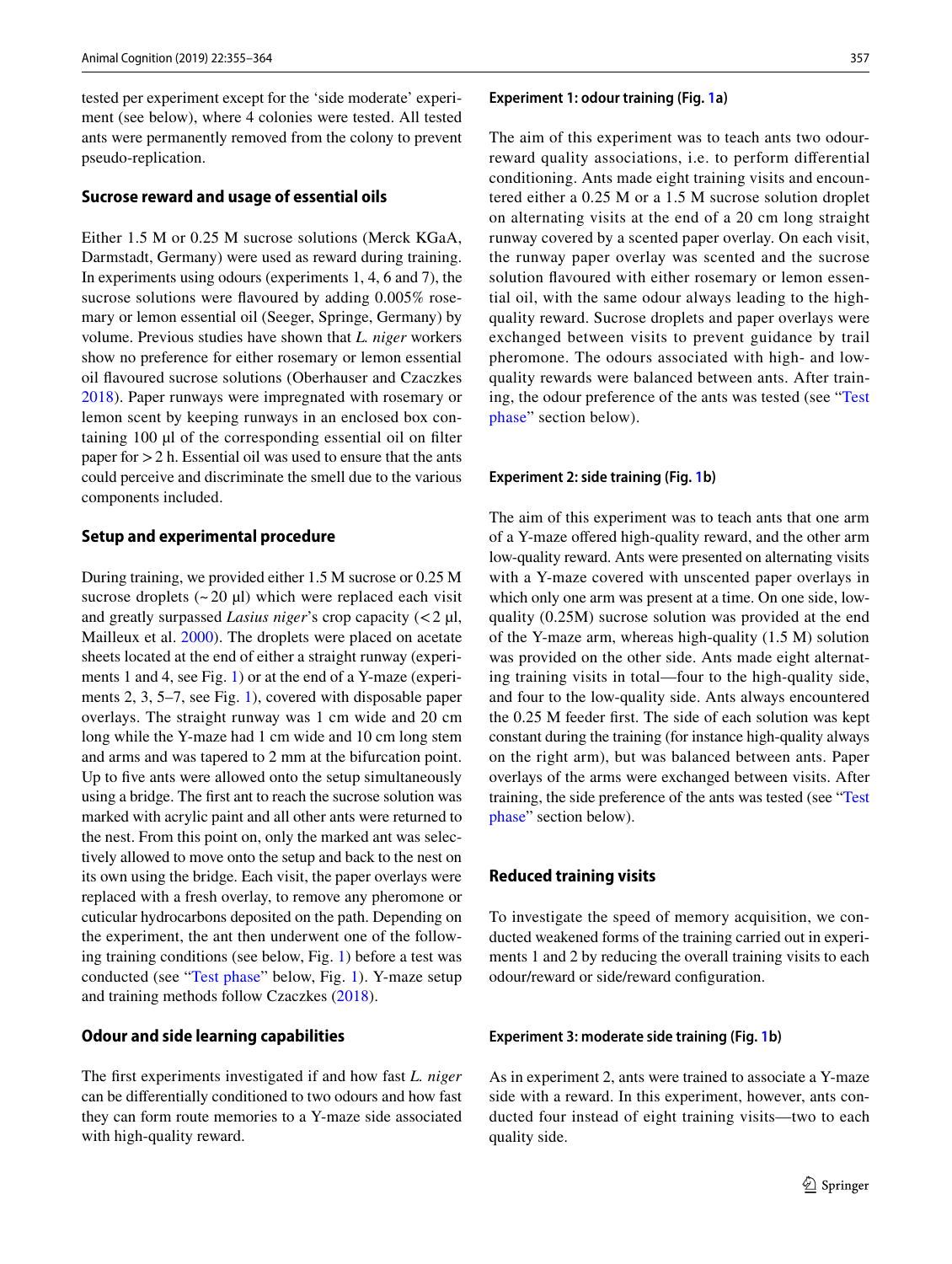

<span id="page-3-0"></span>**Fig. 1** Setups used for experiment 1–7. Ants were trained to associate an odour, a side, or both with 1.5 M and 0.25 M sucrose rewards. After training, ants were tested in unrewarded test Y-mazes for odour learning (first row, **a**), side learning (second row, **b**) or preference between odour and side information (information conflict, last two rows, **c, d**). The numbers within rotating arrows correspond to the number of training visits to each configuration before continuing to the test. **a** During odour training (experiments 1 and 4), ants always encountered low-quality flavoured sucrose in conjunction with one odour and flavour (here rosemary), and high-quality sucrose with the other odour and flavour (here lemon). Ants made either one (experiment 4) or four (experiment 2) visits to each configuration before being tested in a Y-maze without reward with each arm presenting one of the two trained odours. **b** During side training (experiments 2, 3 and 5), ants always encountered low-quality sucrose on one arm

### **Experiments 4 and 5: weak odour/weak side training (Fig. [1](#page-3-0)a, b)**

Experiments were conducted as in experiment 1 (odour) or experiment 2 (side), but ants only underwent two training visits, one to each odour or arm and reward type.

(here left) and high-quality sucrose on the other arm (here right) on the next visit. Ants made either one (experiment 5), two (experiment 3) or four (experiment 2) visits to each configuration before being tested in a Y-maze without reward. **c** A combination of **a** and **b** (experiment 6). On four training visits ants encountered low-quality flavoured sucrose in conjunction with odour (here rosemary) on one arm (here left). On four interspersed visits, ants encountered high-quality sucrose with the other odour and flavour (here lemon) on the other arm (here right). After these eight training visits, ants were tested in a Y-maze without reward in which the odour side was reversed to the training (here rosemary on right). **d** Similar to **c**, but instead of removing one arm, both arms were present at each visit, with one of the arms being unscented and only presenting unflavoured water (experiment 7). After eight training visits, ants were tested as in **c**

### **Conflict experiments**

After we established a baseline performance for odour and side learning in the previous experiments, we now provided the ants with both olfactory and side cues concurrently in the training.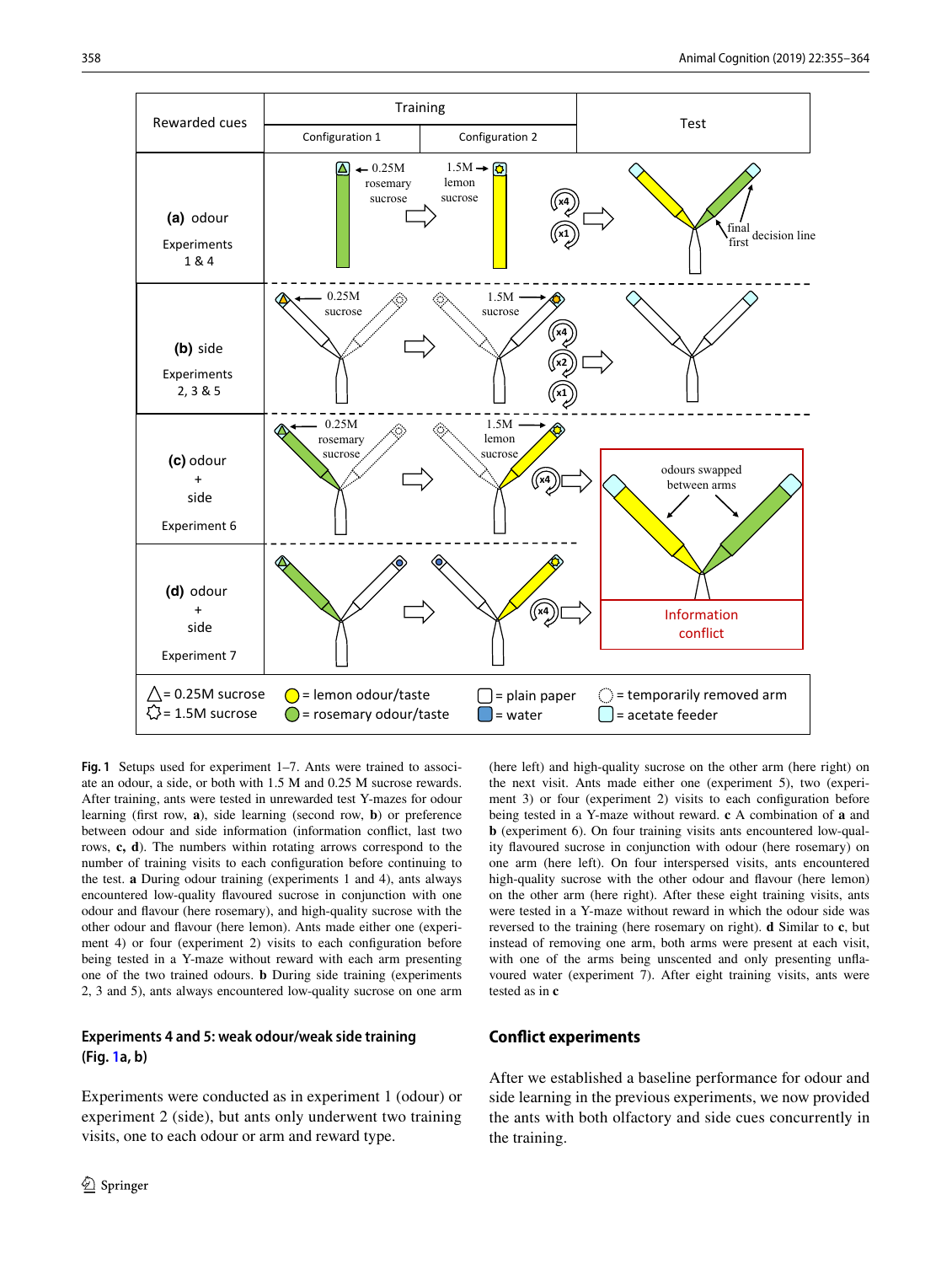#### **Experiment 6: odour vs. side conflict (Fig. [1](#page-3-0)c)**

This experiment was a combination of experiments 1 & 2. The aim of this experiment was to train ants to associate different sides with different reward qualities, and also different odours with different reward qualities. Ants again made eight alternating training visits and encountered either a low-quality (0.25 M) or a high-quality (1.5 M) flavoured sucrose solution. As in experiment 2, the side of the highquality reward was kept constant, but this time, the arm of the Y-maze leading to the reward, and the reward itself, was also scented and quality specific, as in experiment 1.

### **Experiment 7: unrestricted side vs. odour conflict (Fig. [1](#page-3-0)d)**

In experiment 6, only one arm was presented on each training visit. As a result, the predictive power of directional information might have been compromised, as ants might have learned a rule such as 'follow path to end' (Schwarz et al. [2012](#page-9-20)), while odour cues were always experienced. To prevent such imbalance, in this experiment we presented both arms simultaneously during training in this experiment, to force a decision between arms and thus encourage side learning in trained ants. The training procedure was the same as in experiment 6, except that at each visit, both arms were present. The arm not leading to 0.25 M or 1.5 M (the arm added in this experiment) only offered water and was unscented. The ants were free to go to both arms during training. The ants thus could learn, as in experiment 6, that both scent and side are viable predictors of reward.

### <span id="page-4-0"></span>**Test phase**

After undergoing one of the 7 different training routines, ants were confronted with a Y-maze retention test in which no rewards were presented. For experiments 2, 3 and 5, which were conducted without odours, ants had to decide between two unscented arms. For experiments 1 and 4, which were using odours, ants had to decide between two arms of different odour (lemon and rosemary). Lastly and importantly, in experiments 6 and 7, we induced an information conflict, by placing the odour associated with low-quality reward on the side which led to high-quality reward during training (Fig. [1](#page-3-0)) bottom right), while the odour associated with high-quality reward was presented on the opposite arm.

As soon as the ant crossed a line 2 cm inwards of each arm with the head or antennae, the side was scored as the ant's initial decision. As soon as the ant crossed a line at the end of the overlay, it was scored as its final decision (see Fig. [1](#page-3-0) top right). Furthermore, each ant was allowed onto a sheet of paper at the end of the runway and placed back onto the bridge, permitting her to walk up the maze and to decide again between arms.

This was repeated up to 10 times to get an estimate of consistency in addition to the first choice of each ant.

### **Statistical analysis**

Data were analysed using generalized linear mixed-effect models (GLMM) (Bolker et al. [2009\)](#page-7-4) in R version 3.4.4 (R Core Team [2018\)](#page-9-21). GLMMs were fitted using the lme4 package (Bates et al. [2015](#page-7-5)). As the data were binomial (correct/incorrect), a binomial error distribution and logit link were used. Since multiple ants were tested per colony, we included colony as random factor. In an additional analysis, we also included repeated test visits where each ant was allowed to make up to 10 choices as measure of consistency. In this case, each ant was added as random intercept nested in colony (see ESM 1 for model and results). Each model was validated using the DHARMa package (Hartig [2018](#page-8-27)). The model predictors and interactions were defined a priori, as suggested by Forstmeier and Schielzeth ([2011](#page-8-28)), as:

Decision (correct∕incorrect) ∼ Experiment

+ RewardSide + (1|Colony),

where "Decision" is 1 if the ant chose the side (experiments 2, 3, 5) or odour (experiments 1, 4, 6, 7) associated with good food, or 0 if it chose the other arm. Predictors were "Experiment" (experiments 1–7) and "RewardSide" (side of high-quality reward Y-maze arm in test).

We used estimated marginal means contrasts (Lenth [2018\)](#page-9-22) to test each of the experiments against chance level of 50%, the p-values presented were corrected for multiple testing using the Benjamini–Hochberg method (Benjamini and Hochberg [1995\)](#page-7-6). Results were plotted using the gglot2 package (Wick-ham [2016\)](#page-9-23). In total, 250 ants were tested. A complete annotated script and output for all data handling and statistical analysis are presented in electronic supplementary material (ESM 1). The complete raw data are presented in ESM 2.

In only a small fraction (3.6%) of visits, the first and final decision of ants differed. For simplicity, due to these small differences, we used only the first decision of each ant as a measure of performance in the analysis.

#### **Data availability**

All data generated or analysed during this study are included in this published article and its supplementary information files.

## **Results**

For a detailed step-by-step protocol of the statistical analysis, please refer to ESM 1.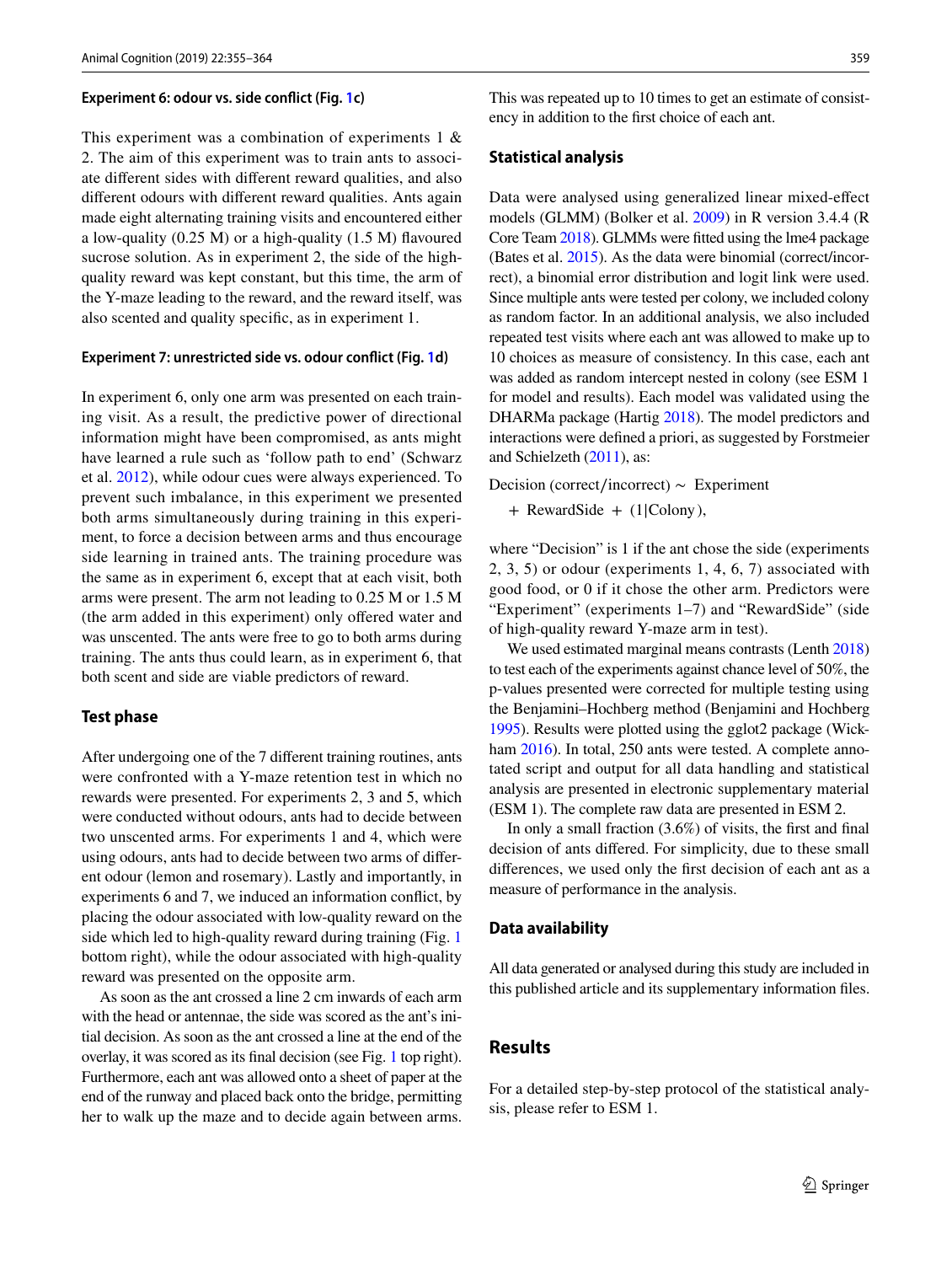89% of ants reliably chose the odour associated with high-quality reward after 4 training visits to each odour (experiment 1, *z* ratio = 5.661, *p* < 0.0001, see Fig. [2](#page-5-0)a). Similarly, 87% of ants trained for side/quality associations chose the arm of the maze associated with high-quality reward (experiment 2, *z* ratio=3.617, *p*=0.0007). After two visits to each side/quality combination, 70% of the ants managed to associate the side of the arm with highquality reward (experiment 3, z-ratio =  $2.150$ , p =  $0.0394$ ). When training was reduced to only one visit to each quality, 71% of ants trained to odour/quality associations chose the arm with the high-quality-associated odour (experiment 4, *z* ratio=2.522, *p*=0.0195). However, ants failed to associate the side of the arm with high-quality reward after only one visit to each side/quality combination (58%, experiment 5, *z* ratio = 1,  $p = 0.3157$ .

When ants were confronted with conflicting information (experiment 6), 100% chose to follow odour cues over side cues. 100% of ants also followed odour cues over side when both arms were present during training (experiment 7). No statistical tests were performed for these clear results. When we included the retention test replicates, resulting in up to 10 choices per ant, the results were similar  $(p < 0.0001$  in all experiments except experiment 5 side weak, see ESM 1).

### **Discussion**

Our results show an overwhelming preference for one private information type (olfactory association) over another (route memory) in *L. niger* ants. After we trained ants to associate an odour and a Y-maze side with a high-quality reward, we tested them in a Y-maze where the odour associated with high-quality reward was placed on the opposite arm than in training. Strikingly, 100% of ants confronted with such conflicting odour and side information chose the arm with the high-quality odour, although they never found high-quality reward on that side of the maze. The same result was obtained when we added a second arm during training, offering them a choice rather than forcing them into one direction (Fig. [2](#page-5-0)b). This was done to encourage side learning and to prevent appliance of a "follow path until end" rule (Schwarz et al. [2012\)](#page-9-20). Thus, despite the ants' rapid ability to learn the correct side of a Y-maze (see Fig. [2a](#page-5-0)), ants exclusively oriented themselves using odour cues. However, as the current study was restricted to one pair of odours and one maze design, it would be premature to conclude that our findings represent a general pattern of odour dominance in this species.

Surprisingly, all ants (100%) chose odour when confronted with conflicting information while fewer ants (89%)





<span id="page-5-0"></span>**Fig. 2 a** Proportion of ants deciding initially for side or odour associated with high-quality food. When odour alone had predictive power (experiment 1 odour and experiment 4 odour weak), the majority of ants chose the arm with the odour associated with high-quality sucrose (1.5 M). When trained for side/quality associations for four or two visits to each combination (experiment 2 side and experiment 3 side moderate), the majority of ants chose the side (Y-maze arm) associated with high-quality sucrose in the test. Ants trained with only one visit to each side/odour combination (experiment 5, side weak) showed no preference for the high-quality-associated side. **b** In

conflict experiments, ants overwhelmingly followed odour over side cues, with 100% of ants choosing the arm marked with the high-quality-associated odour. Solid lines reflect experiments with eight training visits, dashed lines four training visits, and dotted lines two training visits. Bars depict means and error bars 95% confidence intervals derived from the fitted GLMM. The dotted horizontal line displays chance level of 50%.  $* p < 0.05$ ;  $* p < 0.001$ ;  $* *100\%$  choice for one option, no statistical test was performed. *exp*. experiment, *unrestr*. unrestricted side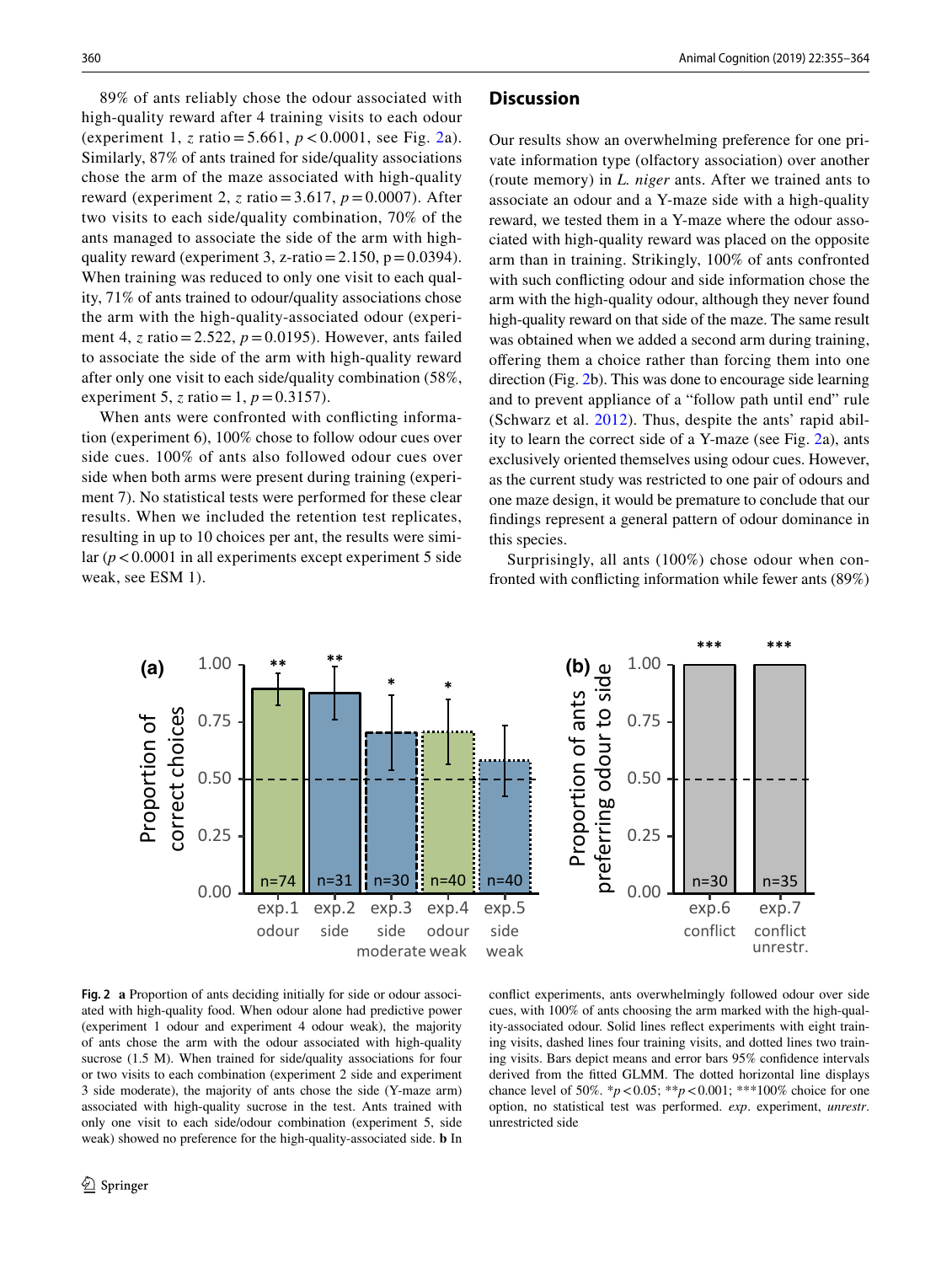followed the odour in a non-conflict situation. While the differences are very small and we cannot exclude possible sampling effects, this finding is consistent with Grüter et al. ([2011](#page-8-3)), who also found higher pheromone following in a conflict group confronted with contradicting social and private information than in ants which experienced no conflict. These findings suggest that contradicting information might increase the salience of a decision and thereby reduce random behaviour in favour of experience-driven decisions. Animals are not aiming to excel in discrimination tasks, but rather are interested in obtaining a reward and avoid punishment (Chittka et al. [2009\)](#page-8-29). In our setup, the costs of "wrong" decisions were low, thus favouring fast but lessaccurate decisions. Conflict situations, however, presented a new situation with unknown costs, perhaps causing our ants to invest in higher accuracy. This also suggests that standard discrimination tasks might underestimate the true ability of the tested animal.

Learning of olfactory cues was very fast, with 71% of ants choosing an odour associated with high-quality reward over another associated with low-quality reward after visiting each odour/quality combination only once. Ants failed to learn the side of the maze as a predictor for reward after only one visit to each side (58% correct decisions). If ants are only trained for one side and quality, studies found an accuracy of around 70–80% correct decisions after one visit in T-mazes (Grüter et al. [2011](#page-8-3); Oberhauser et al. [2018](#page-9-17)), thus highlighting a detrimental effect of the lower-quality side association on performance. Ants reliably learned an association after two training visits to each side/quality condition (70% correct decisions) and thus performed at a similar level to ants learning odour cues with only one visit (Fig. [2a](#page-5-0)). After four visits to each quality, almost 90% of ants chose correctly, irrespective of whether they learned odour or side cues. Such fast acquisition speed is remarkable and, regarding odours, seems to surpass that of *Camponotus mus* ants, which made  $\sim 60\%$  correct choices in a Y-maze after 4 training visits in which they were differentially conditioned to two odours (Dupuy et al. [2006\)](#page-8-17). *Camponotus fellah* ants perform at a similar level with ~75–90% correct choices for the rewarded odour after 8 visits (Dupuy et al. [2006;](#page-8-17) Josens et al. [2009](#page-8-18)). However, these disparities may also be due to methodological differences.

The clear preference for the olfactory modality in conflict situations may give the impression that ants use their private information in a hierarchical way. Hierarchical information use has been suggested for private and social information (Almeida et al. [2018](#page-7-0)), although it is clear that when choosing social or private information, information use strategies are more complex, as environmental conditions or other available information sources affect information use choices (Czaczkes et al. [2018](#page-8-30); Grüter and Leadbeater [2014;](#page-8-1) Jones et al. [2018](#page-8-24)). The preference found for the olfactory modality

is likely strongly linked to the ecology of the investigated species. While our data seem to suggest a strictly hierarchical information use pattern, mounting evidence suggests that different information sources are combined (see Wehner et al. [2016](#page-9-24) for an overview) rather than used in a strictly hierarchical way and, if they do not conflict, combining multiple sources of information can improve learning or foraging speed (Czaczkes et al. [2011,](#page-8-31) [2013](#page-8-21)).

While our ants were able to learn odours as a predictor for reward after only one training visit to each combination, they failed to do so for side learning. This indicates that, for some reason, side learning is less reliable or less effective for the ants than odour learning in our experiment. The underlying mechanisms are yet unknown. It has been argued that ants have proportionally larger brain regions dedicated to olfaction than vision (Gronenberg [1999](#page-8-14); Gronenberg and López-Riquelme [2004](#page-8-15)), but it is unclear whether this relates to learning abilities. Indeed, which cues are used for side learning is also not clear in this species. The use of landmarks, which were abundantly present in the laboratory room, seems to be well suited for use in side learning, but we do not know whether *L. niger* ants are able to extract single landmarks or use panoramic views for navigation (Wystrach et al. [2011\)](#page-9-10). In pilot studies in which ants were trained to use single distinct visual cues (coloured shapes), ants did not display any learning, thus suggesting that these ants cannot readily extract information from single landmarks (Oberhauser & Czaczkes, unpublished data). Similarly, the addition of simple landmarks on a hard-to-learn trail does not improve navigation in this species (Grüter et al. [2015](#page-8-4)). However, studies which did not restrict the ants to use single landmarks, but instead provided them a landmark-rich panorama, as the current study, found that *L. niger* ants rely on their visual system to navigate a route (Aron et al. [1993](#page-7-7); Carthy [1951](#page-8-32); Sakiyama and Gunji [2013](#page-9-25)), making the visual modality a likely candidate to mediate side learning. Ants may also use path integration (Collett [2000\)](#page-8-33) or sensorimotor learning (Macquart et al. [2008](#page-9-12)) to navigate to the correct maze arm. However, in near darkness, *L. niger* fail to learn a rewarded side after one visit (Jones et al. [2018](#page-8-24)), although they learn well under identical setups in the light (Grüter et al. [2011](#page-8-3); Oberhauser et al. [2018](#page-9-17)). Thus, it seems that vision at least is critical for route learning in these ants.

The presence of more than one cue with predictive power can facilitate memory formation (Knaden and Graham [2016](#page-9-9); Steck et al. [2011\)](#page-9-14), which could favour the acquisition of multimodal landmarks (cues of different modalities) in insects. Honey bees can also link a certain smell to a colour to find a reward (Srinivasan et al. [1998](#page-9-26)) and ants recall the location of a food when exposed to its associated odour (Czaczkes et al. [2014](#page-8-34)). Moreover, redundant information can also serve as backup once the preferred information is not available. For example, *Myrmica ruginodis*, which prefers visual cues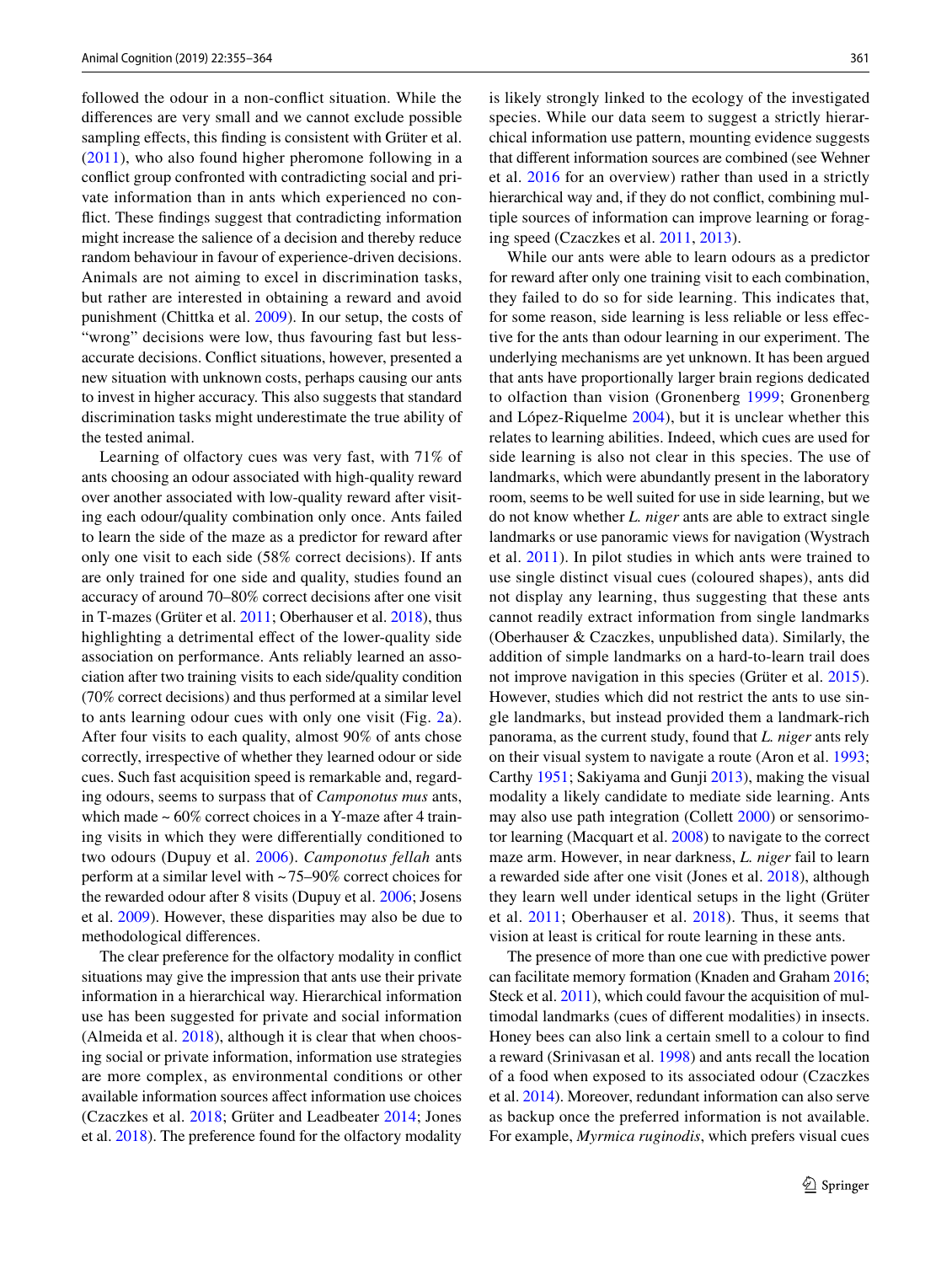to navigate a complex maze in bright light, readily switches to olfactory cues at low light intensities (Cammaerts et al. [2012\)](#page-8-35). Similarly, *Formica uralensis* and *L. niger* were found to switch to local chemical cues (pheromone) when visual cues are weak (Jones et al. [2018](#page-8-24); Salo and Rosengren [2001](#page-9-27)). Multiple cues can also be integrated: Collett ([2012\)](#page-8-2) found that when visual cues and path integration were put in conflict, ants made systematic errors by combining the information to make an 'average' heading. Indeed, many studies indicate the presence of weighted cue integration in ants (Wehner et al. [2016](#page-9-24)). In our conflict test, there was no way for the ants to combine their information, because there was no possibility of making an intermediate decision, thus forcing a hierarchical-like decision. The ants may have made such a 'compromise' decision, given the chance.

Finally, the preference of odour cues may not only stem from the ants' ecology, but also from a particularity of the setup. In training, the scented overlays always extended to the food source, so ants were able to perceive both odour and reward in conjunction, which is required for classical conditioning (Pavlov [1927](#page-9-28)). In contrast, the decision to move to one particular arm preceded the reward (operant conditioning, Wolf and Heisenberg [1991](#page-9-29)), although the view seen during the encounter with the reward was available throughout the drinking period. While odour cues were present both at the junction and the reward, we do not know if the cues used for side learning were as readily available at both locations. Thus, preference for odour cues might have arisen from different underlying learning mechanisms. Taking into account the highly context-specific use of different modalities shown in other studies, caution should be used when generalising our findings to a general odour-preference mechanism in *L. niger* ants. Rather, our results provide a proof-of-concept that one modality can entirely dominate over all others.

Despite the clear reliance and preference of odour cues by *L. niger* found in our study, little is known about the usage of odour cues by *L. niger* foragers in the wild. *L. niger* regularly harvest honeydew from phloem-feeding insects and nectaries (Flatt and Weisser [2000\)](#page-8-20), all of which exhibit individual odours which ants can learn (Hayashi et al. [2017](#page-8-36); Hojo et al. [2014](#page-8-37)). It has been shown that *L. niger* ants can use directionless odour cues to retrieve food location information (Czaczkes et al. [2014](#page-8-34)) and that ants expect the flavour of a food source which was learned either privately (Oberhauser and Czaczkes [2018\)](#page-9-18) or socially (Provecho and Josens [2009](#page-9-30)). As odour cues were found to play a role in navigation in desert ants (Buehlmann et al. [2013,](#page-7-2) [2015;](#page-7-3) Knaden and Graham [2016;](#page-9-9) Steck et al. [2011,](#page-9-14) 2012; Wolf and Wehner [2005\)](#page-9-15), it seems probable that *L*. niger, which relies heavily on olfaction for recruitment using pheromone, might extract odour landmarks as well, especially in the cluttered habitats in which it forages. Given ants' remarkable odour learning abilities and ability to use odours as navigational landmark, the preferential use of odour cues to visual cues promotes odour to a key player in ant navigation—possibly more important than visual navigation even for very visual species. Studies of navigation in ants should thus fully address the role of olfaction in navigation.

**Acknowledgements** We thank Frederic Krieger for collecting part of the data. Ken Cheng and two anonymous reviewers are thanked for providing very helpful comments to the manuscript. Also thanks to Anna-Lena Horsch, Emerenz Rosner, Stefan Ried, Julia Held, Lisa Armenia, Johannes Gössele, Philip Pervan, Michael Schachtner, Kristina Pogorelski, Andreas Lösch, Thomas Stadler, Daniel Mederer, Raphael Sedlmaier, Marie van Vugt, Sophie Große-Kathöfer, Christoph Nagler, Sabrina Zölch, Marcus Igl, Robert Zimmermann, Marc Hauber, and Lina Pedraza for gathering pilot data for this project.

**Funding** FBO, SW and TJC were funded by a DFG Emmy Noether grant to TJC (Grant no. CZ 237/1-1).

### **Compliance with ethical standards**

**Conflict of interest** The authors declare that they have no conflict of interest.

**Ethical approval** All applicable international, national, and/or institutional guidelines for the care and use of animals were followed.

### **References**

- <span id="page-7-0"></span>Almeida NGD, Camargo RDS, Forti LC, Lopes JFS (2018) Hierarchical establishment of information sources during foraging decisionmaking process involving *Acromyrmex subterraneus* (Forel, 1893) (Hymenoptera, Formicidae). Rev Bras Entomol 62:36–39. [https](https://doi.org/10.1016/j.rbe.2017.11.006) [://doi.org/10.1016/j.rbe.2017.11.006](https://doi.org/10.1016/j.rbe.2017.11.006)
- <span id="page-7-1"></span>Aron S, Deneubourg JL, Pasteels JM (1988) Visual cues and trailfollowing idiosyncrasy in *Leptothorax unifasciatus*: An orientation process during foraging. Ins Soc 35:355–366. [https://doi.](https://doi.org/10.1007/BF02225811) [org/10.1007/BF02225811](https://doi.org/10.1007/BF02225811)
- <span id="page-7-7"></span>Aron S, Beckers R, Deneubourg JL, Pasteels JM (1993) Memory and chemical communication in the orientation of two mass-recruiting ant species. Ins Soc 40:369–380. [https://doi.org/10.1007/BF012](https://doi.org/10.1007/BF01253900) [53900](https://doi.org/10.1007/BF01253900)
- <span id="page-7-5"></span>Bates D, Mächler M, Bolker BM, Walker S (2015) Fitting linear mixedeffects models using lme4. J Stat Soft. [https://doi.org/10.18637/](https://doi.org/10.18637/jss.v067.i01) [jss.v067.i01](https://doi.org/10.18637/jss.v067.i01)
- <span id="page-7-6"></span>Benjamini Y, Hochberg Y (1995) Controlling the false discovery rate: a practical and powerful approach to multiple testing. J R Stat Soc B Met 57:289–300
- <span id="page-7-4"></span>Bolker BM, Brooks ME, Clark CJ, Geange SW, Poulsen JR, Stevens MHH, White J-SS (2009) Generalized linear mixed models: a practical guide for ecology and evolution. Trends Ecol Evol 24:127–135.<https://doi.org/10.1016/j.tree.2008.10.008>
- <span id="page-7-2"></span>Buehlmann C, Hansson BS, Knaden M (2013) Flexible weighing of olfactory and vector information in the desert ant *Cataglyphis fortis*. Biol Lett 9:20130070.<https://doi.org/10.1098/rsbl.2013.0070>
- <span id="page-7-3"></span>Buehlmann C, Graham P, Hansson BS, Knaden M (2015) Desert ants use olfactory scenes for navigation. Anim Behav 106:99–105. <https://doi.org/10.1016/j.anbehav.2015.04.029>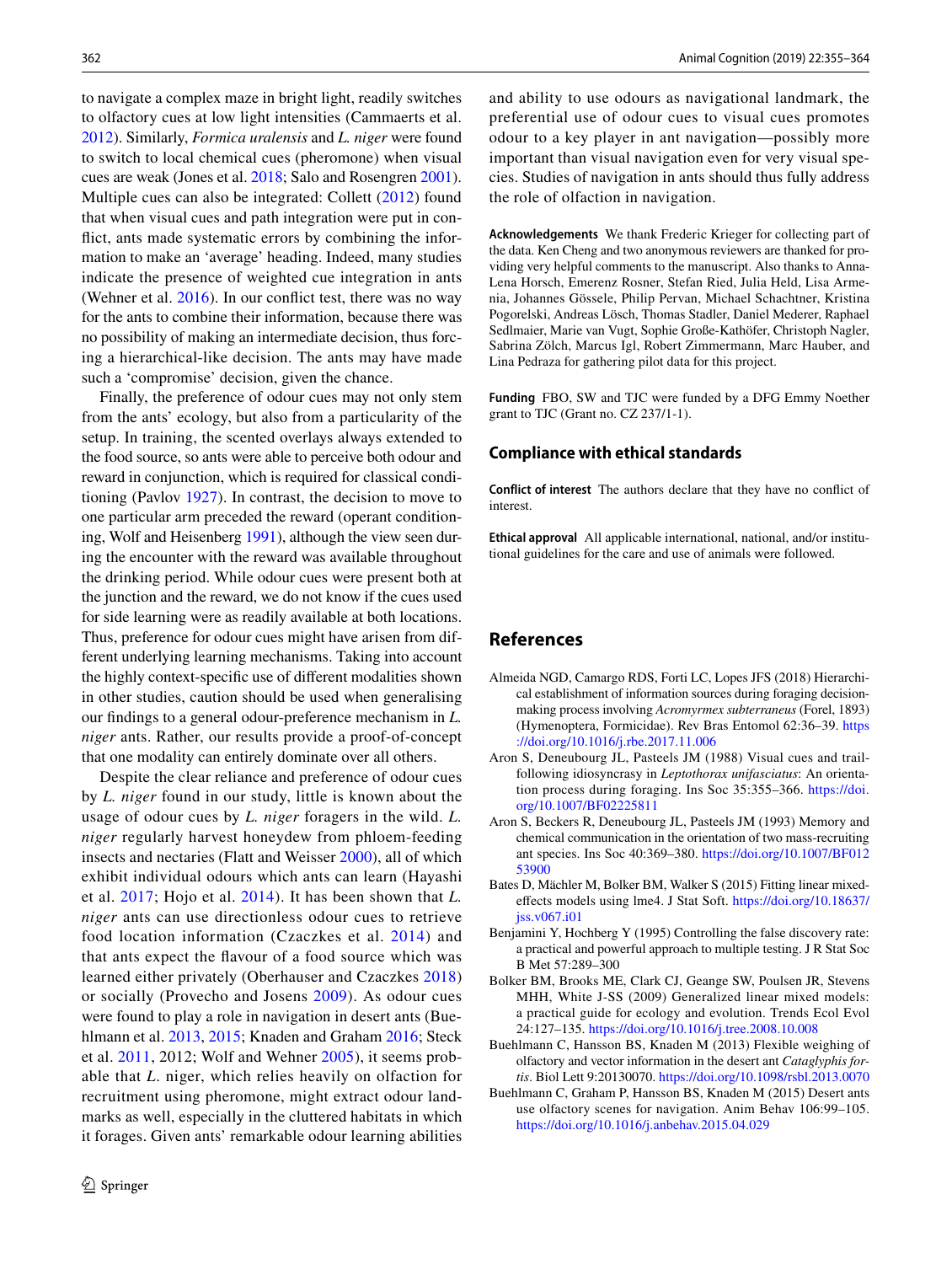- <span id="page-8-35"></span>Cammaerts M-C, Rachidi Z, Beke S, Essaadi Y (2012) Use of olfactory and visual cues for orientation by the ant *Myrmica ruginodis* (Hymenoptera: Formicidae). Myrmecol News 16:45–55
- <span id="page-8-32"></span>Carthy JD (1951) The Orientation of two allied species of british ant, I. Visual direction finding in *Acanthomyops* (*Lasius*) *niger*. Behaviour 3:275–303
- <span id="page-8-29"></span>Chittka L, Skorupski P, Raine NE (2009) Speed-accuracy tradeoffs in animal decision making. Trends Ecol Evol 24:400–407. [https](https://doi.org/10.1016/j.tree.2009.02.010) [://doi.org/10.1016/j.tree.2009.02.010](https://doi.org/10.1016/j.tree.2009.02.010)
- <span id="page-8-33"></span>Collett TS (2000) Path integration in insects. Curr Opin Neurobiol 10:757–762. [https://doi.org/10.1016/S0959-4388\(00\)00150-1](https://doi.org/10.1016/S0959-4388(00)00150-1)
- <span id="page-8-2"></span>Collett M (2012) How navigational guidance systems are combined in a desert ant. Curr Biol 22:927–932. [https://doi.org/10.1016/j.](https://doi.org/10.1016/j.cub.2012.03.049) [cub.2012.03.049](https://doi.org/10.1016/j.cub.2012.03.049)
- <span id="page-8-13"></span>Collett M, Collett TS (2000) How do insects use path integration for their navigation? Biol Cybern 83:245–259. [https://doi.](https://doi.org/10.1007/s004220000168) [org/10.1007/s004220000168](https://doi.org/10.1007/s004220000168)
- <span id="page-8-5"></span>Collett TS, Graham P, Durier V (2003) Route learning by insects. Curr Opin Neurobiol 13:718–725. [https://doi.org/10.1016/j.](https://doi.org/10.1016/j.conb.2003.10.004) [conb.2003.10.004](https://doi.org/10.1016/j.conb.2003.10.004)
- <span id="page-8-9"></span>Coolen I, van Bergen Y, Day RL, Laland KN (2003) Species difference in adaptive use of public information in sticklebacks. Proc Biol Sci 270:2413–2419. [https://doi.org/10.1098/](https://doi.org/10.1098/rspb.2003.2525) [rspb.2003.2525](https://doi.org/10.1098/rspb.2003.2525)
- <span id="page-8-26"></span>Czaczkes TJ (2018) Using T- and Y-mazes in myrmecology and elsewhere: a practical guide. Ins Soc 65:213–224. [https://doi.](https://doi.org/10.1007/s00040-018-0621-z) [org/10.1007/s00040-018-0621-z](https://doi.org/10.1007/s00040-018-0621-z)
- <span id="page-8-31"></span>Czaczkes TJ, Grüter C, Jones SM, Ratnieks FLW (2011) Synergy between social and private information increases foraging efficiency in ants. Biol Lett 7:521–524. [https://doi.org/10.1098/](https://doi.org/10.1098/rsbl.2011.0067) [rsbl.2011.0067](https://doi.org/10.1098/rsbl.2011.0067)
- <span id="page-8-21"></span>Czaczkes TJ, Grüter C, Ellis L, Wood E, Ratnieks FLW (2013) Ant foraging on complex trails: route learning and the role of trail pheromones in *Lasius niger*. J Exp Biol 216:188–197. [https://doi.](https://doi.org/10.1242/jeb.076570) [org/10.1242/jeb.076570](https://doi.org/10.1242/jeb.076570)
- <span id="page-8-34"></span>Czaczkes TJ, Schlosser L, Heinze J, Witte V (2014) Ants use directionless odour cues to recall odour-associated locations. Behav Ecol Sociobiol 68:981–988. [https://doi.org/10.1007/s0026](https://doi.org/10.1007/s00265-014-1710-2) [5-014-1710-2](https://doi.org/10.1007/s00265-014-1710-2)
- <span id="page-8-12"></span>Czaczkes TJ, Grüter C, Ratnieks FLW (2015) Trail pheromones: an integrative view of their role in social insect colony organization. Annu Rev Entomol 60:581–599. [https://doi.org/10.1146/annur](https://doi.org/10.1146/annurev-ento-010814-020627) [ev-ento-010814-020627](https://doi.org/10.1146/annurev-ento-010814-020627)
- <span id="page-8-30"></span>Czaczkes TJ, Beckwith JJ, Horsch A-L (2018) Information synergy: Adding unambiguous quality information rescues social information use in ants. bioRxiv 219980. <https://doi.org/10.1101/219980>
- <span id="page-8-0"></span>Danchin E, Giraldeau L-A, Valone TJ, Wagner RH (2004) Public information: from nosy neighbors to cultural evolution. Science 305:487–491. <https://doi.org/10.1126/science.1098254>
- <span id="page-8-19"></span>Desmedt L, Baracchi D, Devaud J-M, Giurfa M, d'Ettorre P (2017) Aversive learning of odor-heat associations in ants. J Exp Biol 220:4661–4668.<https://doi.org/10.1242/jeb.161737>
- <span id="page-8-22"></span>Devigne C, Detrain C (2002) Collective exploration and area marking in the ant *Lasius niger*. Ins Soc 49:357–362. [https://doi.](https://doi.org/10.1007/PL00012659) [org/10.1007/PL00012659](https://doi.org/10.1007/PL00012659)
- <span id="page-8-17"></span>Dupuy F, Sandoz J-C, Giurfa M, Josens R (2006) Individual olfactory learning in *Camponotus* ants. Anim Behav 72:1081–1091. [https](https://doi.org/10.1016/j.anbehav.2006.03.011) [://doi.org/10.1016/j.anbehav.2006.03.011](https://doi.org/10.1016/j.anbehav.2006.03.011)
- <span id="page-8-25"></span>Dussutour A, Deneubourg J-L, Fourcassie V (2005) Amplification of individual preferences in a social context: the case of wall-following in ants. Proc Biol Sci 272:705–714. [https://doi.org/10.1098/](https://doi.org/10.1098/rspb.2004.2990) [rspb.2004.2990](https://doi.org/10.1098/rspb.2004.2990)
- <span id="page-8-10"></span>Esch HE, Zhang S, Srinivasan MV, Tautz J (2001) Honeybee dances communicate distances measured by optic flow. Nature 411:581. <https://doi.org/10.1038/35079072>
- <span id="page-8-23"></span>Evison SEF, Petchey OL, Beckerman AP, Ratnieks FLW (2008) Combined use of pheromone trails and visual landmarks by the common garden ant *Lasius niger*. Behav Ecol Sociobiol 63:261–267. <https://doi.org/10.1007/s00265-008-0657-6>
- <span id="page-8-20"></span>Flatt T, Weisser WW (2000) The effects of mutualistic ants on aphid life history traits. Ecology 81:3522–3529. [https://](https://doi.org/10.1890/0012-9658(2000)081%5B3522:TEOMAO%5D2.0.CO;2) [doi.org/10.1890/0012-9658\(2000\)081%5B352](https://doi.org/10.1890/0012-9658(2000)081%5B3522:TEOMAO%5D2.0.CO;2) 2:TEOMA [O%5D2.0.CO;2](https://doi.org/10.1890/0012-9658(2000)081%5B3522:TEOMAO%5D2.0.CO;2)
- <span id="page-8-28"></span>Forstmeier W, Schielzeth H (2011) Cryptic multiple hypotheses testing in linear models: overestimated effect sizes and the winner's curse. Behav Ecol Sociobiol 65:47–55. [https://doi.org/10.1007/](https://doi.org/10.1007/s00265-010-1038-5) [s00265-010-1038-5](https://doi.org/10.1007/s00265-010-1038-5)
- <span id="page-8-6"></span>Fourcassie V, Beugnon G (1988) How do red wood ants orient when foraging in a three dimensional system? I. Laboratory experiments. Ins Soc 35:92–105.<https://doi.org/10.1007/BF02224141>
- <span id="page-8-11"></span>Graham P, Cheng K (2009) Which portion of the natural panorama is used for view-based navigation in the Australian desert ant? J Comp Physiol A Neuroethol Sens Neural Behav Physiol 195:681– 689.<https://doi.org/10.1007/s00359-009-0443-6>
- <span id="page-8-14"></span>Gronenberg W (1999) Modality-specific segregation of input to ant mushroom bodies. Brain Behav Evol 54:85–95. [https://doi.](https://doi.org/10.1159/000006615) [org/10.1159/000006615](https://doi.org/10.1159/000006615)
- <span id="page-8-15"></span>Gronenberg W, López-Riquelme GO (2004) Multisensory convergence in the mushroom bodies of ants and bees. Acta Biol Hung 55:31– 37.<https://doi.org/10.1556/ABiol.55.2004.1-4.5>
- <span id="page-8-1"></span>Grüter C, Leadbeater E (2014) Insights from insects about adaptive social information use. Trends Ecol Evol 29:177–184. [https://doi.](https://doi.org/10.1016/j.tree.2014.01.004) [org/10.1016/j.tree.2014.01.004](https://doi.org/10.1016/j.tree.2014.01.004)
- <span id="page-8-7"></span>Grüter C, Balbuena MS, Farina WM (2008) Informational conflicts created by the waggle dance. Proc Biol Sci 275:1321–1327. [https](https://doi.org/10.1098/rspb.2008.0186) [://doi.org/10.1098/rspb.2008.0186](https://doi.org/10.1098/rspb.2008.0186)
- <span id="page-8-3"></span>Grüter C, Czaczkes TJ, Ratnieks FLW (2011) Decision making in ant foragers (*Lasius niger*) facing conflicting private and social information. Behav Ecol Sociobiol 65:141–148. [https://doi.](https://doi.org/10.1007/s00265-010-1020-2) [org/10.1007/s00265-010-1020-2](https://doi.org/10.1007/s00265-010-1020-2)
- <span id="page-8-4"></span>Grüter C, Maitre D, Blakey A, Cole R, Ratnieks FLW (2015) Collective decision making in a heterogeneous environment: *Lasius niger* colonies preferentially forage at easy to learn locations. Anim Behav 104:189–195. [https://doi.org/10.1016/j.anbeh](https://doi.org/10.1016/j.anbehav.2015.03.017) [av.2015.03.017](https://doi.org/10.1016/j.anbehav.2015.03.017)
- <span id="page-8-8"></span>Harrison JF, Fewell JH, Stiller TM, Breed MD (1989) Effects of experience on use of orientation cues in the giant tropical ant. Anim Behav 37:869–871. [https://doi.org/10.1016/0003-3472\(89\)90076](https://doi.org/10.1016/0003-3472(89)90076-6) [-6](https://doi.org/10.1016/0003-3472(89)90076-6)
- <span id="page-8-27"></span>Hartig F (2018) DHARMa: Residual diagnostics for hierarchical (multi-level / mixed) regression models. [https://CRAN.R-proje](https://CRAN.R-project.org/package=DHARMa) [ct.org/package=DHARMa](https://CRAN.R-project.org/package=DHARMa)
- <span id="page-8-36"></span>Hayashi M, Hojo MK, Nomura M, Tsuji K (2017) Social transmission of information about a mutualist via trophallaxis in ant colonies. Proc Biol Sci.<https://doi.org/10.1098/rspb.2017.1367>
- <span id="page-8-16"></span>Heisenberg M (2003) Mushroom body memoir: From maps to models. Nat Rev Neurosci 4:266. <https://doi.org/10.1038/nrn1074>
- <span id="page-8-37"></span>Hojo MK, Yamamoto A, Akino T, Tsuji K, Yamaoka R (2014) Ants use partner specific odors to learn to recognize a mutualistic partner. PLoS One 9:e86054. [https://doi.org/10.1371/journal.pone.00860](https://doi.org/10.1371/journal.pone.0086054) [54](https://doi.org/10.1371/journal.pone.0086054)
- <span id="page-8-24"></span>Jones S, Czaczkes TJ, Gallager AJ, Oberhauser FB, Bacon JP (2018) Copy when uncertain: Lower light levels result in higher trail pheromone deposition and stronger reliance on pheromone trails in the ant *Lasius niger.* bioRxiv 473579. [https://doi.](https://doi.org/10.1101/473579) [org/10.1101/473579](https://doi.org/10.1101/473579)
- <span id="page-8-18"></span>Josens R, Eschbach C, Giurfa M (2009) Differential conditioning and long-term olfactory memory in individual *Camponotus fellah* ants. J Exp Biol 212:1904–1911.<https://doi.org/10.1242/jeb.030080>